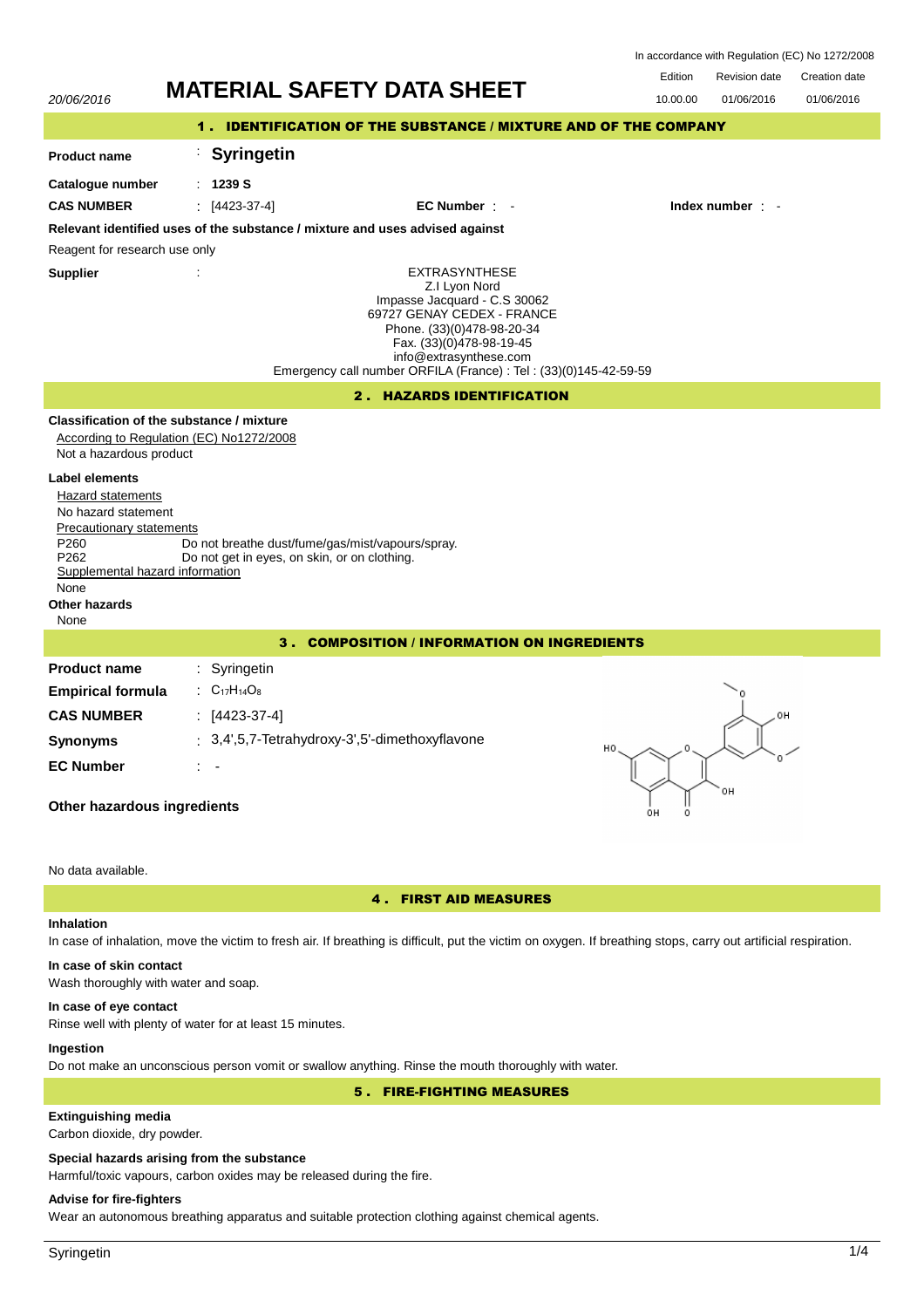#### 6 . ACCIDENTAL RELEASE MEASURES

#### **Personal precautions**

Use personal protective equipment. Evacuate the personnel from the contaminated zone. Ensure adequate ventilation.

#### **Environnemental precautions**

Keeping away from drains, surface and ground waters.

#### **Methods and materials for containment and cleaning up**

Clean up without creating dust and place in adapted and sealed containers for elimination. Wash the contaminated aera with water and soap. Confine washing water and dispose of it complying with the local regulations. After cleaning, quickly eliminate traces of water with a product absorbing liquids (for example : sand, sawdust, universal binder, Kieselguhr).

# 7 . HANDLING AND STORAGE

# **Precautions for safe handling**

Avoid formation of dust. Avoid contact with skin and eyes. During handling, wear suitable personal protective equipment (see section 8). Follow the normal measures for preventive fire protection.

**Specific handling** No data available.

**Specific end use(s)**

# No data available

#### **Conditions for safe storage, including any incompatibilities**

Store in a cool well-ventilated place. Keep container tightly closed in a dry place away from light.

Store at <+8°C

## 8 . EXPOSURE CONTROL/PERSONAL PROTECTION

# **Respiratory protection**

Wear imperatively an appropriated mask/respirator, tested and approved by standards such as NIOSH (US) or CEN (EU).

#### **Hand protection**

Handle with protective gloves. The selected gloves have to satisfy the specifications of EU Directive 89/686/EEC and the standard EN 374 derived from it.

# **Eye protection**

Wear safety glasses.

# **Skin protection**

Wear suitable protective clothing according to the quantity and the level of activity of the substance at the workplace.

|                                                       | <b>9. PHYSICAL AND CHEMICAL PROPERTIES</b> |  |
|-------------------------------------------------------|--------------------------------------------|--|
| Information on basic physical and chemical properties |                                            |  |
| Physical state                                        | : Powder                                   |  |
| Color                                                 | : Yellow                                   |  |
| Solubility in                                         | : Ethyl alcohol (Soluble)                  |  |
| Initial boiling point                                 | : No data available.                       |  |
| Flash point                                           | : No data available.                       |  |
| рH                                                    | : No data available.                       |  |
| Partition coefficient: n-octanol/water                | : No data available.                       |  |
| Auto-ignition temperature                             | : No data available.                       |  |
| Decomposition temperature                             | : No data available.                       |  |
| Viscosity                                             | : No data available.                       |  |
| Melting point                                         | $: 289-296$ °C                             |  |
| Other information                                     |                                            |  |

No data available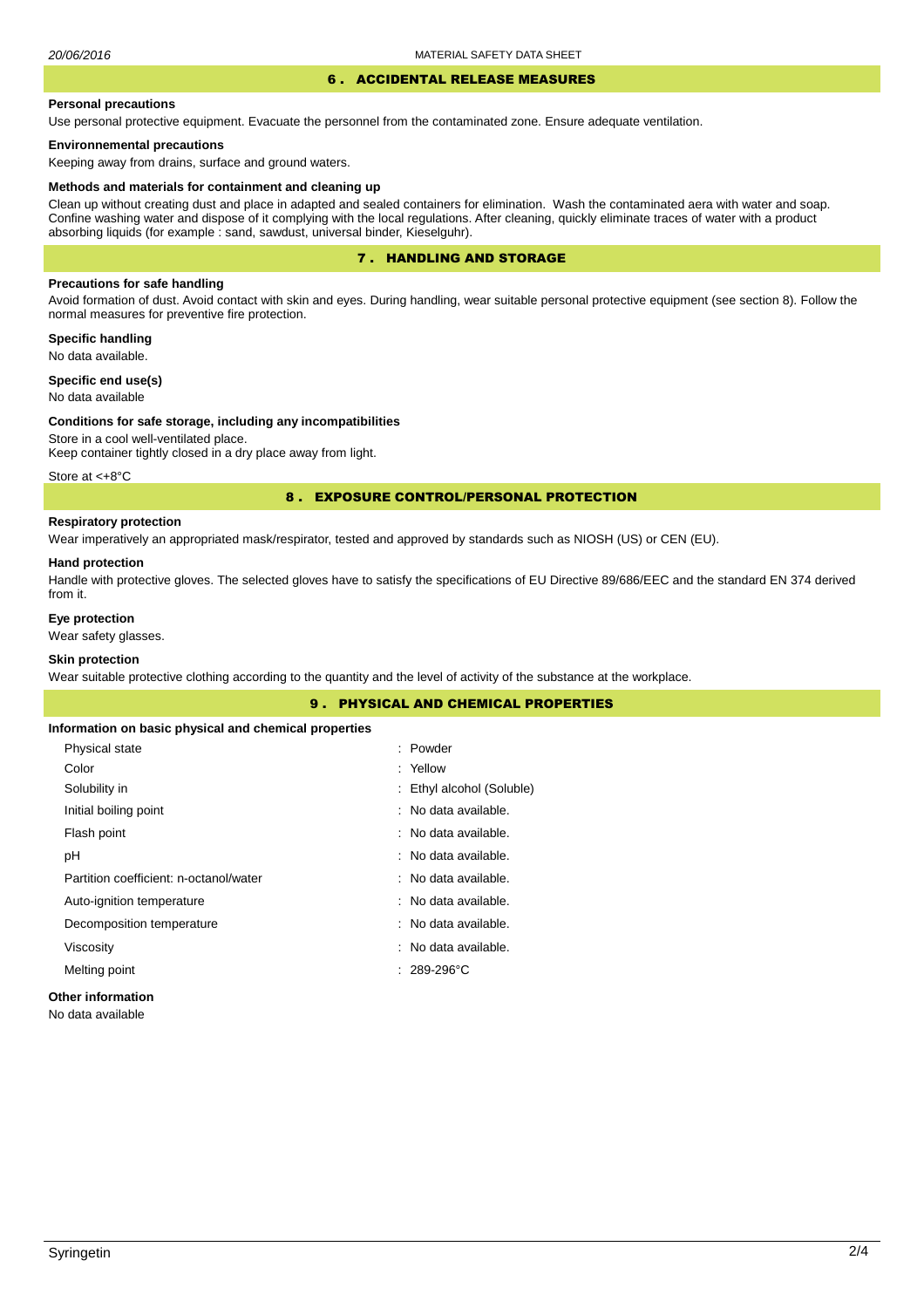#### 10 . STABILITY AND REACTIVITY

#### **Reactivity**

No data available.

## **Chemical stability**

Stable under recommanded storage conditions.

#### **Possibility of hazardous reactions**

No hazardous reactions during storage and handling complying with the instructions.

**Conditions to avoid**

No data available.

**Incompatible materials**

No data available.

#### **Hazardous decomposition products**

No hazardous decomposition products if the instructions for handling and storage are respected. During high overheating of the substance or during a fire, hazardous decomposition products may be produced.

# 11 . TOXICOLOGICAL INFORMATION

## **Acute oral toxicity**

No data available.

# **Acute dermal toxicity**

No data available.

## **Acute inhalation toxicity**

No data available.

# **Skin Corrosion**

No data available.

#### **Skin Irritation**

No data available.

# **Serious Eye Damage**

No data available.

# **Eye Irritation**

No data available.

# **Respiratory Sensitisation**

No data available.

#### **Skin Sensitisation**

No data available.

## **Germ Cell Mutagenicity**

No data available.

## **Carcinogenictiy**

No data available.

# **Reproductive Toxicity**

No data available.

# **Specific Target Organ Toxicity - Single Exposure**

No data available.

# **Specific Target Organ Toxicity - Repeated Exposure**

No data available.

#### **Aspiration Hazard**

No data available.